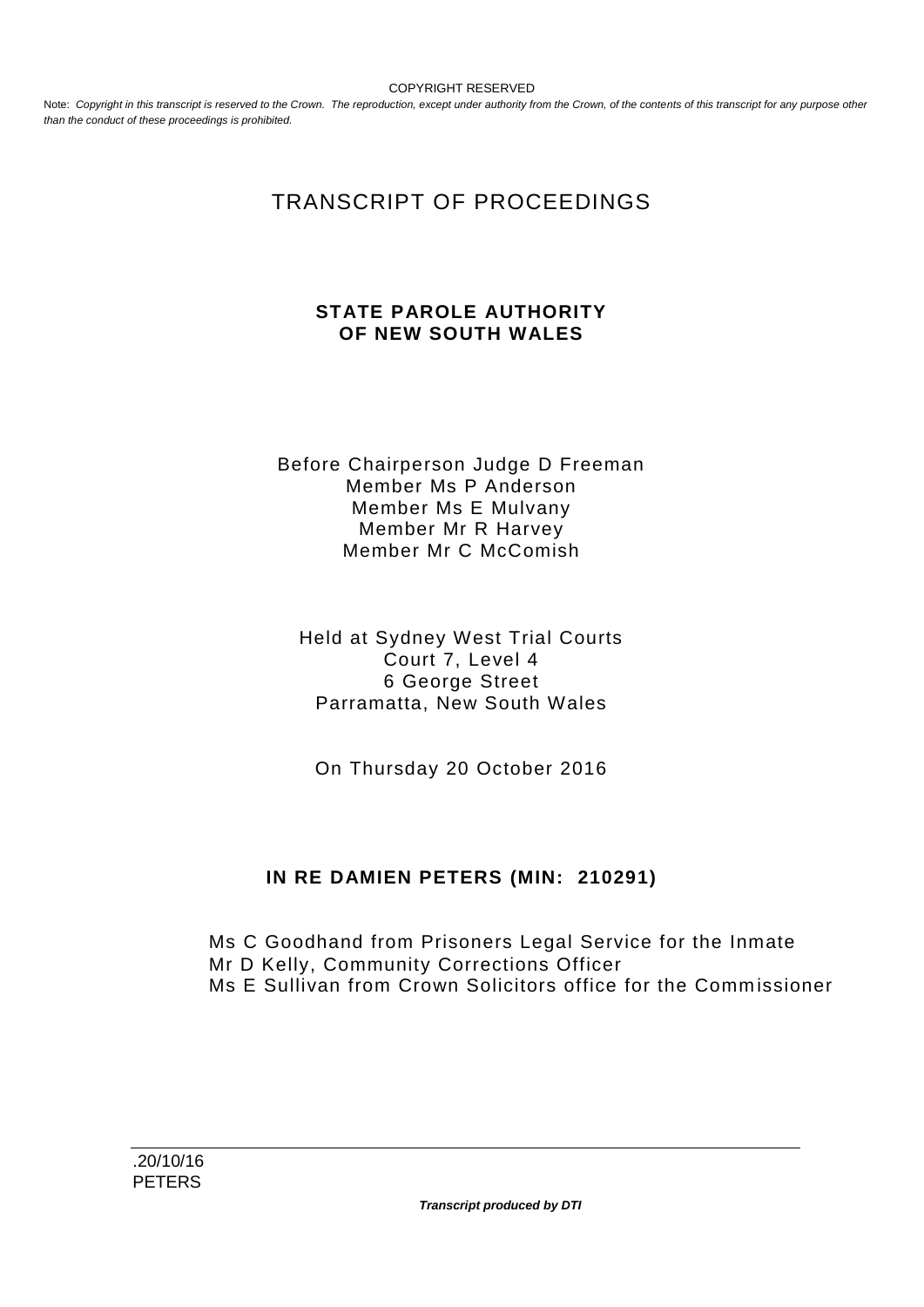## **AUDIO VISUAL LINK COMMENCED**

### **TELEPHONE LINK COMMENCED**

 HIS HONOUR: **..(recording equipment not turned on)**..are to be considered as determining the public interest is the need to protect the safety of the community. Despite the conclusions that have been sought to be drawn from the notes of Mr Elfield and the results of the psychopathy check list there is no determinant for conclusion that the offender is a psychopath.

- As the sentencing judge, Wood J, reviewed the opinions of Dr S Ellard, Neillson and Skinner, who respectively opined that the offender had (a) a personality disorder, (b) a personality disorder with an adjustment disorder, and (c) an adjustment disorder with a secondary personality disorder. For completeness I should add that a number of psychiatrists have both examined and prescribed medication for the inmate over the years. Whilst they have not attempted to formalise their diagnosis their interventions have been recorded by Dr Chew, whose report of 26 August 2016 was before the Authority last time. It did not appear that his view varied much from those which had been expressed by Doctors Roberts, Spencer, Smith and others.
- 22 It is true that in 2010 Dr Furst had wondered whether the accused might have a bipolar problem but nothing further was ever said about that. Certainly Dr Chew concluded that the inmate had this personality disorder of the cluster B variety and he support, as I said, plans to managing which had been proposed. His report, the most recently received, that he remains in the moderate risk area, again does not suggest that he cannot be managed in the community. The offender has now, of course, been in the community part time at least for a considerable period of time which I will come to a moment in detail, but on balance we are persuaded that whilst no prisoner ever comes out of custody with a guarantee of good behaviour this inmate is not to be assessed as representing an unacceptable risk to the community.
- Subsection 2(b) of s 135 requires the Authority to consider the need to maintain public confidence in the administration of justice. Some of these considerations, of course, overlap, for example public confidence is probably related to the subject at subpara (c), that is the nature and circumstances of the offence in the first place. Certainly, the public would be concerned by crimes as deadly and as confronting as those committed by this inmate and certainly it is properly acknowledged the submissions made by the State that for crimes so shocking, a cautious approach should be adopted by this Authority.
- However, public confidence in the administration of justice is a wide ranging thing. It must be improved or maintained by the public perception of the administration overall. First and foremost I suppose the public is concerned about the apprehension of criminals and, secondly, about the imposition of appropriate sentences. Since the sentences imposed on this offender were not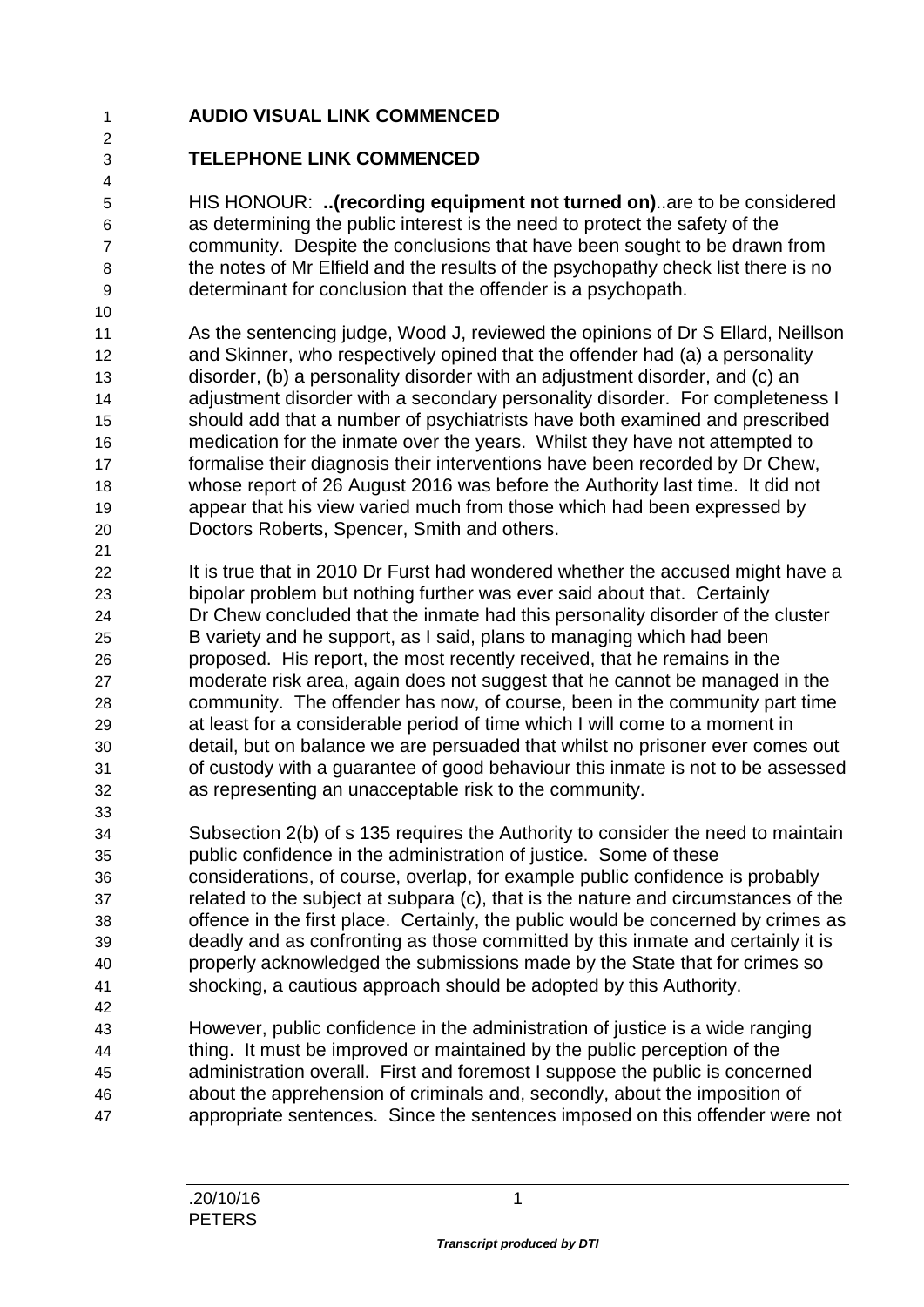subject to any appeal this Authority has no warrant nor any desire to fail to pay respect to those sentences and to the relevant remarks on sentence made or made by the sentencing judge. We are, quite simply, bound by them.

 The inmate was entitled under the terms of those sentences to be considered for parole two years ago. The sentencing judge made very specific his finding that the inmate would require a very prolonged period of support in the community to assist in his ultimate rehabilitation. Originally His Honour proposed that this term should be as long as eight years. Now it is down to six years but that is still a very considerable period, indeed it is long enough, we must concede, as the State submits, that another year would still leave five years for his reintegration to be monitored closely.

- The question has to be asked why should he be kept for another 12 months. There are no programs for him to undertake in custody. He has done whatever was adjudged to be necessary, he has been out in the community on works release and travelling unescorted to and from Leichhardt for the Domestic Abuse Program, now in total for some 20 months. No suggestion of a problem has arisen. The concerns raised in the State submissions relating to Mr Elfeldt's notes were not addressed in 2011 apart from Mr Elfeldt and do not seem, on Dr Chew's report, to require any particular plan of address now. No specific reference is made in the subsequent report to them notwithstanding the fact that their existence was part of the original report prepared by Dr Chew.
- The Serious Offenders Review Council and Community Corrections, with full knowledge of the nature of the offender's crimes, and considering his behaviour over the last 15 years, both recommend parole. In those circumstances would not a properly, objective public observer be surprised, if not scandalised, if in all of these positive circumstances the inmate was denied the parole which the sentencing judge determined he should be considered for two years ago. We believe that public confidence will be maintained by the thorough and proper object of application of the tests indicated in s 135.
- We are persuaded that it is safe, or safe as it is reasonably practicable to be, to release the inmate, that he has done all that was required of him, that there is nothing more by way of treatment to be undertaken in custody and that he has demonstrated an ability to behave in the community. To detain him in custody for another year would not achieve anything more and could properly be seen as an unwarranted interference with the terms of his sentence which is beyond the scope of this Authority's purview.
- Subsection (2)(e) requires us to consider his criminal history. It is slight, although it does contain an entry of assault occasioning actual bodily harm in relation to the first victim, Mr Akai and this is apparently part of the unequivocal and troubled relationship between them. Subsection (f) directs our attention to the likelihood of him being able to adapt to lawful community life. We believe that his ability to adapt has been demonstrated by what he has done in custody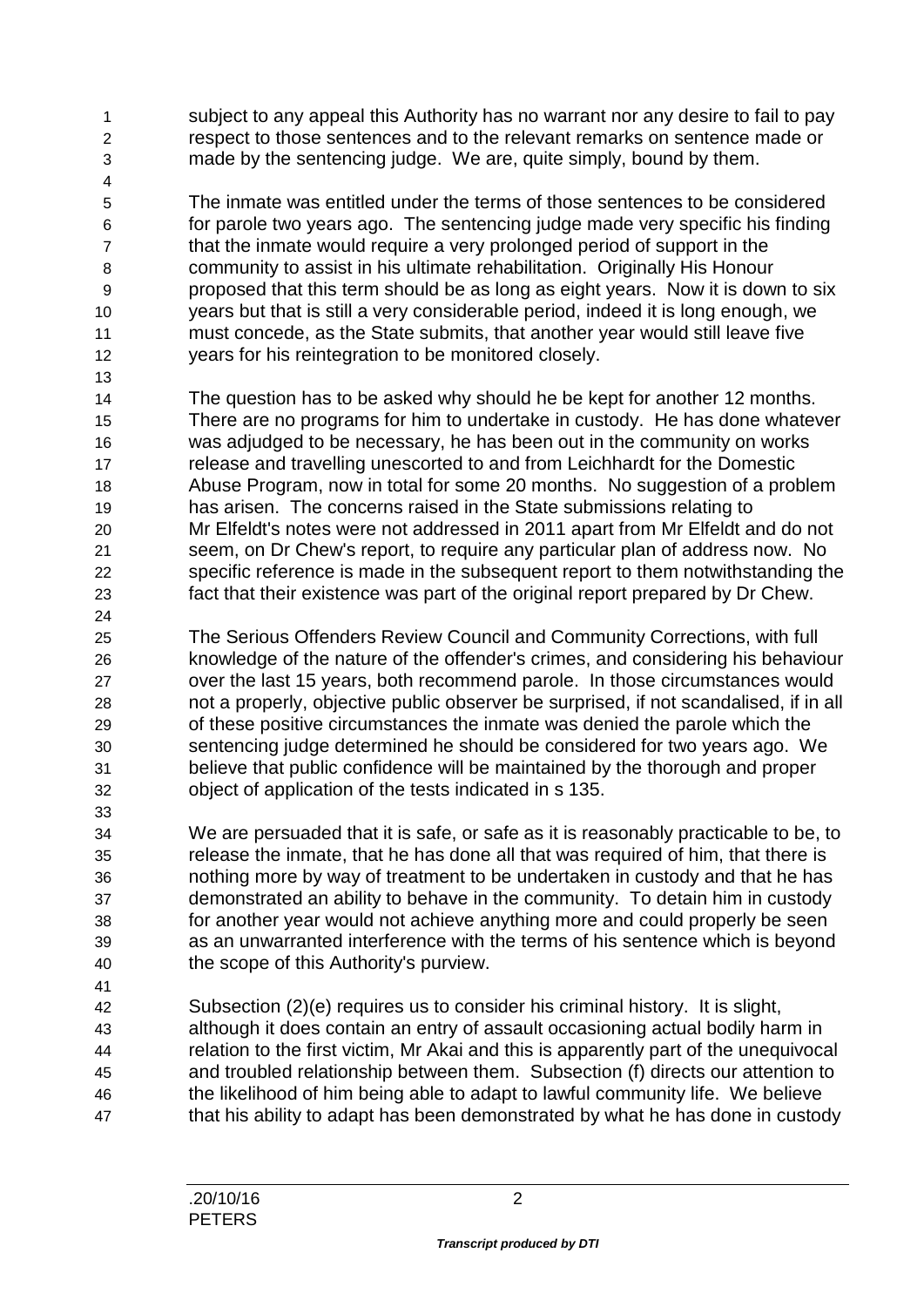and what he has done in the community over the last nearly two years. The interactions in which he has engaged and the support which will be put in place for him persuade us that it is, on the balance, likely that he will integrate into the community and engage in a lawful lifestyle.

 Subsection (g) is the effect on the victims, or more correctly, the families of the victims. Of course this Authority is respectful of their grief but we do not see that we are empowered to keep the offender in custody merely to assuage that grief, it would not do so in any event. Ms Cleaver, on the last occasion read the letter from [registered victim]. She opposed what she called, early parole. As I pointed out then this is not early parole, it is in fact parole which is delayed. She was also concerned about the fact that her brother had been killed in a premeditated fashion but we are bound by the findings of the sentencing judge that this was not a premeditated murder. That is not to say that we do not understand their grief but we do not regard it as compelling us to retain this inmate in custody. The Authority acknowledges the force of the submissions made on behalf of the victims and families but we have come to the view that parole should be granted.

 I should deal with what has occurred today and Ms Sullivan now appears for the State and relies still on the written submissions and oral argument which were advanced to us on the last occasion. In addition, she has tendered some case notes of recent days which indicate, she says, that the inmate is showing a degree of emotional fragility which would cause us to have concerns about his ability to cope with life in the community, or at least I hope I do not read too much violence in her submission in putting it in that way.

 There are two points to be made, it seems to us, in relation to those case notes. The first is one made by Ms Goodhand who is appearing for the inmate today, that it is understandable to a certain extent that an intention to grant parole having been made now many months ago and the subsequent proceedings by this Authority having pursued a somewhat torturous path, that the inmate should be feeling some concern and some frustration. Thus far it is, as I said, understandable.

 The second point perhaps to be made is that the inmate is apparently not shy about revealing his feelings and about indicating that he needs assistance in coping with certain aspects of his situation. If anything, that is an encouraging sign, that he is able to reveal what is going on in his mind and to seek assistance to deal with it. That should encourage us to believe he will continue that degree of candour in the community and will avail himself of the support which is to be provided. A further point was made by Ms Sullivan that these 2011 relevations to Mr Elfeldt should still cause us concern. We are unable to be persuaded that they carry the weight for which the Crown contends.

 Dr Chew saw no need to comment upon them in his first report and when asked specifically about the risk of reoffending in his second report, and clearly if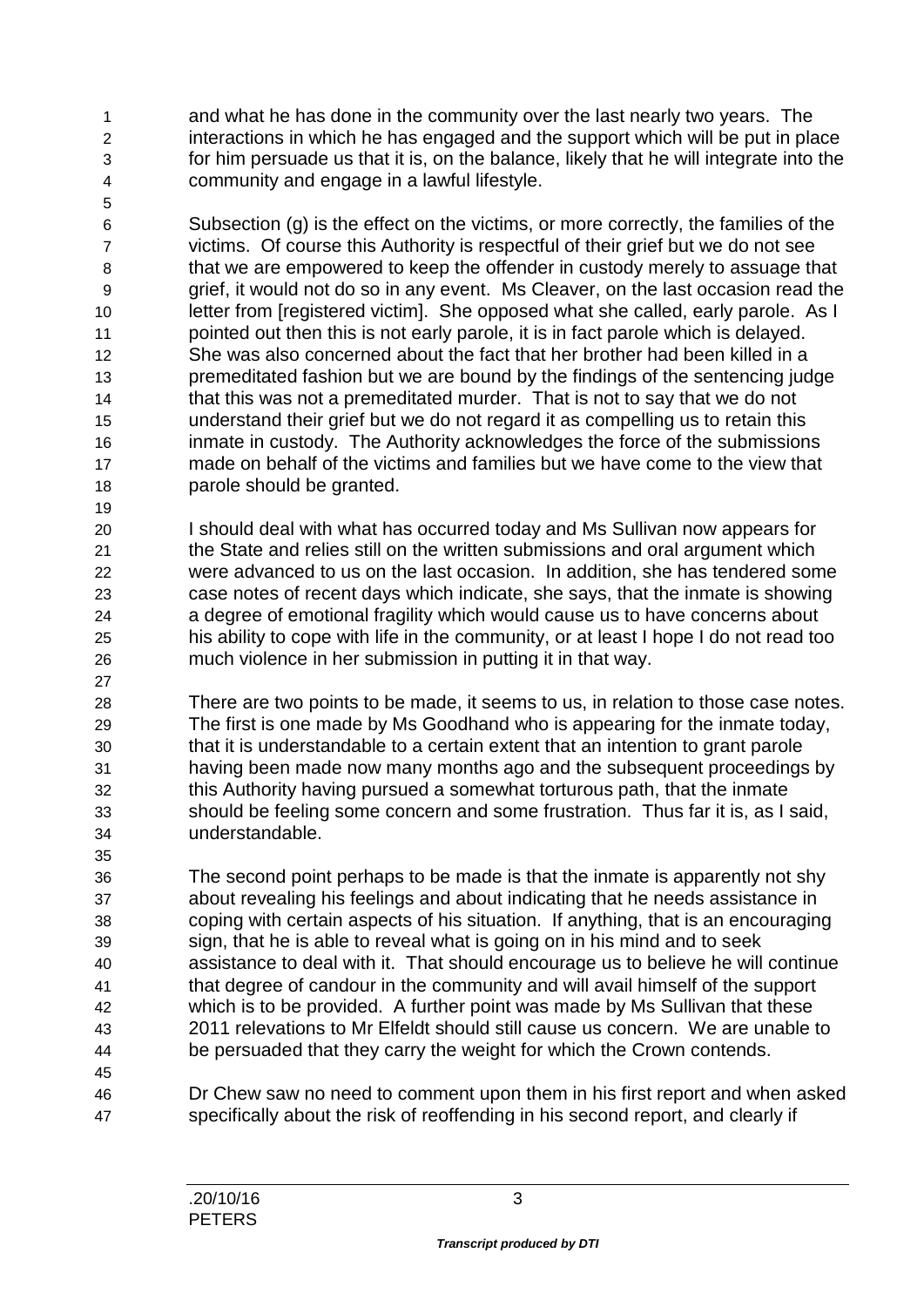those remarks and revelations carry any weight they carry weight in relation to an assessment of risk of reoffending. Dr Chew, again, does not rely upon or indeed recite them. The only logical conclusion is that he does not believe that those exchanges are of any significance or at least not the heavy significance for which the contends.

 As to the conditions upon which the offender is to be released, we have however had regard to the concerns which are expressed by the State. It is true that we need to adopt a cautious approach to the proposed conditions then we need to add, in our view, this morning the condition that the inmate be electronically monitored during his stay in the COSP. We will review this situation when we have a progress report and consider the matter privately on 10 February. Electronic monitoring should not come as any particular burden to Mr Peters, he has been electronically monitored in the past. The fact that he will need to prepare schedules is consistent with what will be required of him by 16 life in the COSP anyway and it just gives one further measure of engaging in a post consideration of his behaviour to make sure that we are not putting the community at an unacceptable risk.

 Mr Peters himself should understand, of course, it has been drawn to his attention on a number of occasions that his risk areas are relationships and drugs. The taking of any illicit drugs is absolutely forbidden and he should be, and continue to be, candid in revealing to those who are in charge of his supervision any relationships in which he is likely or willing or is prepared to engage so that a close concern and supervision can be exercised in that regard. You understand this is the area of risk, Mr Peters, and you should be cooperative in ensuring that it is taken proper care of.

Do you understand that?

INMATE: Yes, your Honour.

 HIS HONOUR: For those reasons, in summary, the reasons are the judge found a special circumstance, indeed made a particular point of requiring a prolonged period of supervision on parole. Parole is recommended by Community Corrections, by the Serious Offenders Review Council, we have taken into consideration as we are obliged to do the submissions made on behalf of the State, nonetheless we feel public interest is better served by his release rather than his retention. His performance in custody has been exemplary, he has reached a low level of security classification, he has engaged both in day release and community release.

 He has undertaken the programs to which I made earlier reference, Getting SMART, SMART Recovery, and the CALM and EQUIPS Domestic Violence. There are suitable plans available for him in the community, he is undertaking to cooperate with them, and it is necessary after this length of time that he be introduced to those services and supports which are available to him in the